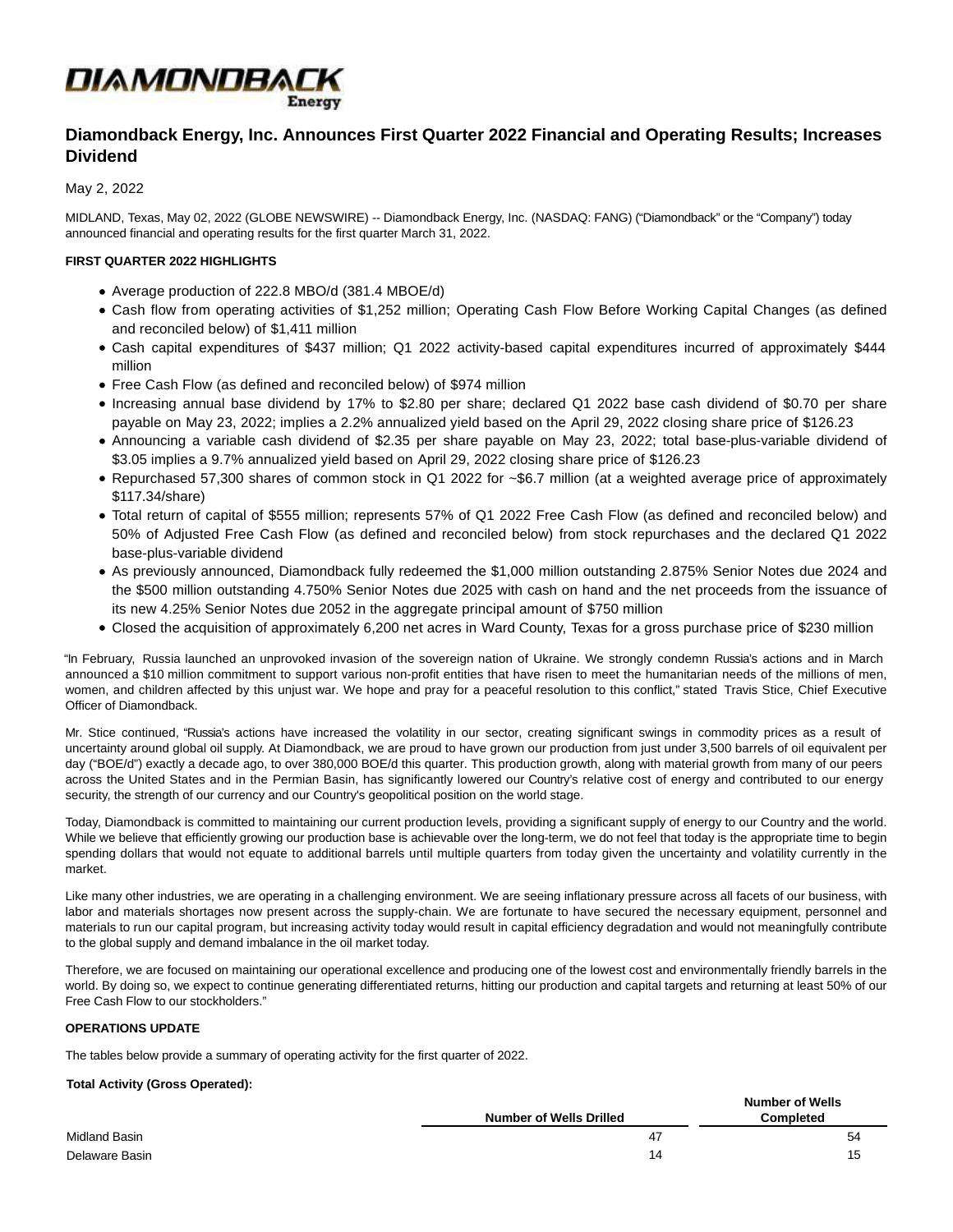## **Total Activity (Net Operated):**

|                | <b>Number of Wells Drilled</b> | <b>Number of Wells</b><br><b>Completed</b> |
|----------------|--------------------------------|--------------------------------------------|
| Midland Basin  | 46                             | 50                                         |
| Delaware Basin | 13                             | ◡                                          |
| Total          | 59                             | 63                                         |

During the first quarter of 2022, Diamondback drilled 47 gross horizontal wells in the Midland Basin and 14 gross horizontal wells in the Delaware Basin. The Company turned 54 operated horizontal wells to production in the Midland Basin and 15 operated horizontal wells to production in the Delaware Basin. The average lateral length for the wells completed during the first quarter was 9,658 feet. Operated completions during the first quarter consisted of 19 Lower Spraberry wells, 15 Wolfcamp A wells, 11 Jo Mill wells, 10 Middle Spraberry wells, six Wolfcamp B wells, six Second Bone Spring wells, one Third Bone Spring well and one Barnett well.

## **DELAWARE BASIN ACQUISITION**

In January 2022, the Company acquired approximately 6,200 net acres from an undisclosed seller in Ward County, Texas for a gross purchase price of \$230 million. During the first quarter of 2022, the average daily production was 1.3 MBO/d (2.3 MBOE/d) and the amount of production that contributed to Diamondback's first quarter of 2022 was approximately 1.0 MBO/d (1.9 MBOE/d). The acquisition includes 58 estimated gross (43 net) horizontal locations with an average lateral length of over 10,300 feet. The acreage is 100% operated with an average 74% working interest and 66% net revenue interest (85% effective net revenue interest). The acquisition was funded with cash on hand. Kirkland & Ellis served as legal advisor to Diamondback.

### **ENVIRONMENTAL UPDATE**

Diamondback's 2021 Scope 1 GHG intensity and methane intensity decreased by 15% and 21%, respectively, from 2020. Diamondback uses the American Exploration and Production Council's ESG Metrics Framework to calculate GHG and methane intensity.

Diamondback's 2021 gross operated BOE production increased by approximately 24% from 2020, while absolute Scope 1 GHG emissions increased 5% from 2020, to approximately 1.26 million metric tons of carbon dioxide equivalents. Absolute methane emissions in 2021 decreased to approximately five thousand tons of methane, or 2% lower than 2020. During the first quarter of 2022, Diamondback flared approximately 1.5% of gross natural gas production. As promised in our Net Zero Now pledge announced in early 2021, Diamondback will retire approximately 1.26 million carbon offsets for its 2021 Scope 1 emissions.

As of April 30, 2022 Diamondback has installed Continuous Emissions Monitoring Systems that cover approximately 70% of our operated oil production and monitor methane emissions, carbon monoxide and hydrogen sulfide (H2S) in real time. Diamondback is committed to increasing this monitoring effort to cover over 90% of operated oil production by the end of 2023.

#### **FINANCIAL UPDATE**

Diamondback's first quarter 2022 net income was \$779 million, or \$4.36 per diluted share. Adjusted net income (a non-GAAP financial measure as defined and reconciled below) was \$929 million, or \$5.20 per diluted share.

First quarter 2022 Consolidated Adjusted EBITDA (as defined and reconciled below) was \$1,600 million. Adjusted EBITDA net of non-controlling interest was \$1,551 million.

First quarter 2022 average unhedged realized prices were \$97.03 per barrel of oil, \$3.61 per Mcf of natural gas and \$40.36 per barrel of natural gas liquids ("NGLs"), resulting in a total equivalent unhedged realized price of \$69.60 per BOE.

Diamondback's cash operating costs for the first quarter of 2022 were \$11.36 per BOE, including lease operating expenses ("LOE") of \$4.34 per BOE, cash general and administrative ("G&A") expenses of \$0.61 per BOE, production and ad valorem taxes of \$4.69 per BOE and gathering and transportation expenses of \$1.72 per BOE.

As of March 31, 2022, Diamondback had \$103 million in standalone cash and no borrowings outstanding under its revolving credit facility, with approximately \$1.6 billion available for future borrowing under the facility and approximately \$1.7 billion of total liquidity.

During the first quarter of 2022, Diamondback spent \$374 million on operated drilling and completion and non-operated properties, \$44 million on infrastructure and \$19 million on midstream, for total cash capital expenditures of \$437 million.

#### **DIVIDEND DECLARATIONS**

Diamondback announced today that the Company's Board of Directors declared a base cash dividend of \$0.70 per common share for the first quarter of 2022 payable on May 23, 2022, to stockholders of record at the close of business on May 12, 2022.

The Company's Board of Directors also declared a variable cash dividend of \$2.35 per common share for the first quarter of 2022 payable on May 23, 2022, to stockholders of record at the close of business on May 12, 2022.

Future base and variable dividends remain subject to review and approval at the discretion of the Company's Board of Directors.

### **COMMON STOCK REPURCHASE PROGRAM**

On September 15, 2021 the Board of Directors of Diamondback authorized the Company to acquire up to \$2.0 billion of common stock. During the first quarter of 2022, Diamondback repurchased 57,300 shares of common stock at an average share price of \$117.34 for a total cost of approximately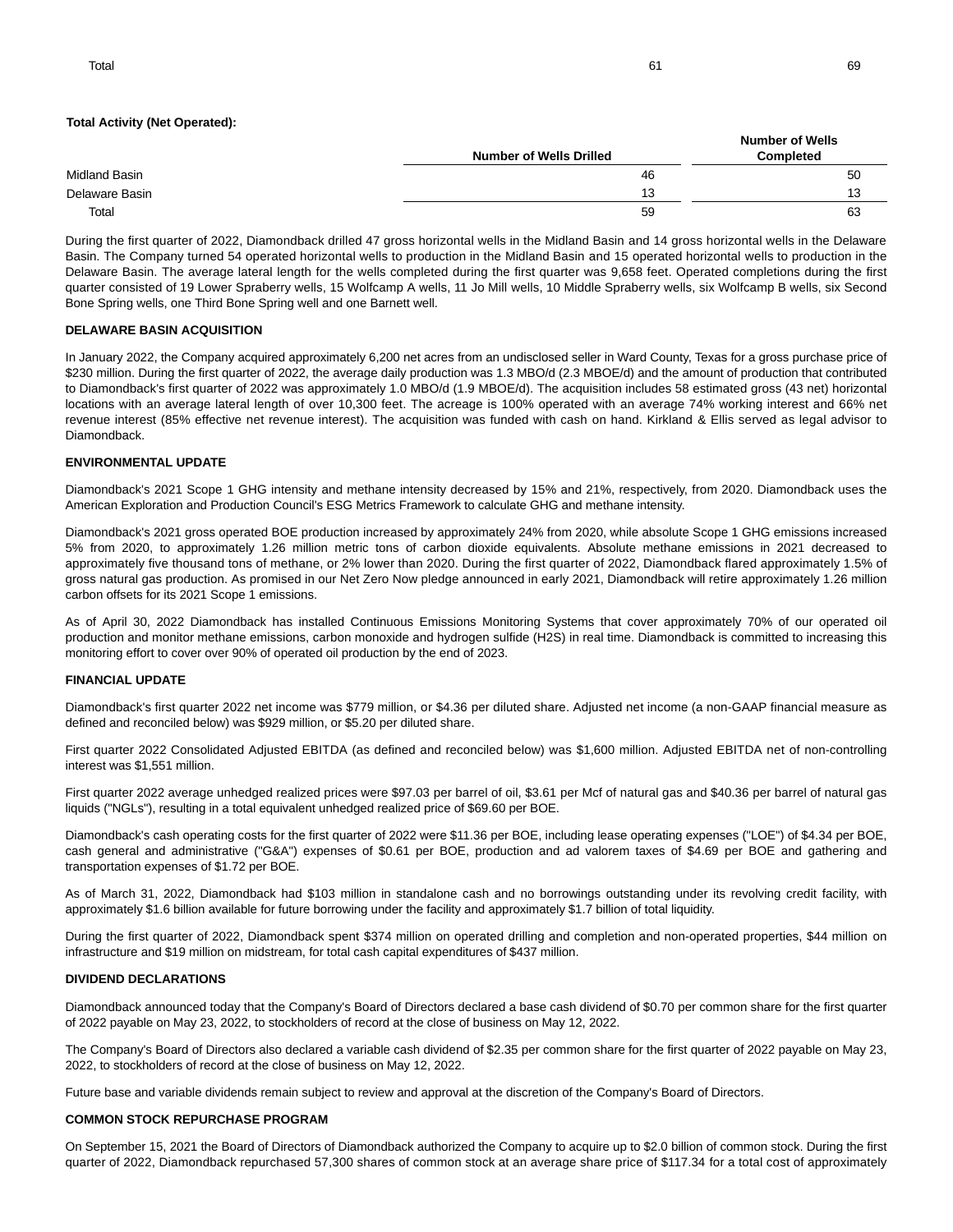\$6.7 million. Diamondback intends to purchase common stock under the common stock repurchase program opportunistically with cash on hand, free cash flow from operations and proceeds from potential liquidity events such as the sale of assets. This repurchase program has no time limit and may be suspended from time to time, modified, extended or discontinued by the Board at any time. Purchases under the repurchase program may be made from time to time in open market or privately negotiated transactions in compliance with Rule 10b-18 under the Securities Exchange Act of 1934, as amended, and will be subject to market conditions, applicable legal requirements and other factors. Any common stock purchased as part of this program will be retired.

## **FULL YEAR 2022 GUIDANCE**

Below is Diamondback's guidance for the full year 2022, which includes second quarter production and capital guidance. As a result of the increase in commodity prices, Diamondback is increasing its expected cash tax rate to 10% - 15% of pre-tax income from 6% - 11% previously.

|                                                                      | 2022 Guidance            | 2022 Guidance                   |
|----------------------------------------------------------------------|--------------------------|---------------------------------|
|                                                                      | Diamondback Energy, Inc. | <b>Viper Energy Partners LP</b> |
|                                                                      |                          |                                 |
| Total net production - MBOE/d                                        | 369 - 376                | $30.50 - 32.75$                 |
| Oil production - MBO/d                                               | $218 - 222$              | 18.00 - 19.25                   |
| Q2 2022 oil production - MBO/d (total - MBOE/d)                      | 218 - 222 (369 - 376)    |                                 |
| Unit costs (\$/BOE)                                                  |                          |                                 |
| Lease operating expenses, including workovers                        | $$4.00 - $4.50$          |                                 |
| G&A                                                                  |                          |                                 |
| Cash G&A                                                             | $$0.65 - $0.80$          | $$0.60 - $0.80$                 |
| Non-cash equity-based compensation                                   | $$0.40 - $0.50$          | $$0.10 - $0.20$                 |
| DD&A                                                                 | $$8.75 - $9.75$          | $$9.75 - $10.75$                |
| Interest expense (net of interest income)                            | $$1.10 - $1.30$          | $$3.25 - $3.75$                 |
| Gathering and transportation                                         | $$1.60 - $1.80$          |                                 |
| Production and ad valorem taxes (% of revenue) <sup>(a)</sup>        | 7% - 8%                  | 7% - 8%                         |
| Corporate tax rate (% of pre-tax income)                             | 23%                      |                                 |
| Cash tax rate (% of pre-tax income)                                  | 10% - 15%                | 10% - 15%                       |
| Capital Budget (\$ - million)                                        |                          |                                 |
| Drilling, completion, capital workovers, and non-operated properties | $$1,560 - $1,670$        |                                 |
| Midstream (ex. equity method investments)                            | $$80 - $100$             |                                 |
| Infrastructure and environmental                                     | $$110 - $130$            |                                 |
| 2022 Capital expenditures                                            | $$1,750 - $1,900$        |                                 |
| Q2 2022 Capital expenditures                                         | $$435 - $475$            |                                 |
| Gross horizontal wells drilled (net)                                 | 270 - 290 (248 - 267)    |                                 |
| Gross horizontal wells completed (net)                               | 260 - 280 (240 - 258)    |                                 |
| Average lateral length (Ft.)                                         | ~10,200                  |                                 |
| Midland Basin well costs per lateral foot                            | $$520 - $580$            |                                 |
| Delaware Basin well costs per lateral foot                           | \$700 - \$780            |                                 |
| Midland Basin net lateral feet (%)                                   | $-80%$                   |                                 |
| Delaware Basin net lateral feet (%)                                  | $-20%$                   |                                 |

(a) Includes production taxes of 4.6% for crude oil and 7.5% for natural gas and NGLs and ad valorem taxes.

## **CONFERENCE CALL**

Diamondback will host a conference call and webcast for investors and analysts to discuss its results for the first quarter of 2022 on Tuesday, May 3, 2022 at 8:00 a.m. CT. Participants should call (877) 440-7573 (United States/Canada) or (253) 237-1144 (International) and use the confirmation code 1682936. A telephonic replay will be available from 11:00 a.m. CT on Tuesday, May 3, 2022, through Tuesday, May 10, 2022 at 11:00 a.m. CT. To access the replay, call (855) 859-2056 (United States/Canada) or (404) 537-3406 (International) and enter confirmation code 1682936. A live broadcast of the earnings conference call will also be available via the internet a[t www.diamondbackenergy.com u](http://www.diamondbackenergy.com/)nder the "Investor Relations" section of the site. A replay will also be available on the website following the call.

About Diamondback Energy, Inc.

Diamondback is an independent oil and natural gas company headquartered in Midland, Texas focused on the acquisition, development, exploration and exploitation of unconventional, onshore oil and natural gas reserves primarily in the Permian Basin in West Texas. For more information, please visit [www.diamondbackenergy.com.](http://www.diamondbackenergy.com/)

## Forward-Looking Statements

This news release contains "forward-looking statements" within the meaning of Section 27A of the Securities Act and Section 21E of the Exchange Act, which involve risks, uncertainties, and assumptions. All statements, other than statements of historical fact, including statements regarding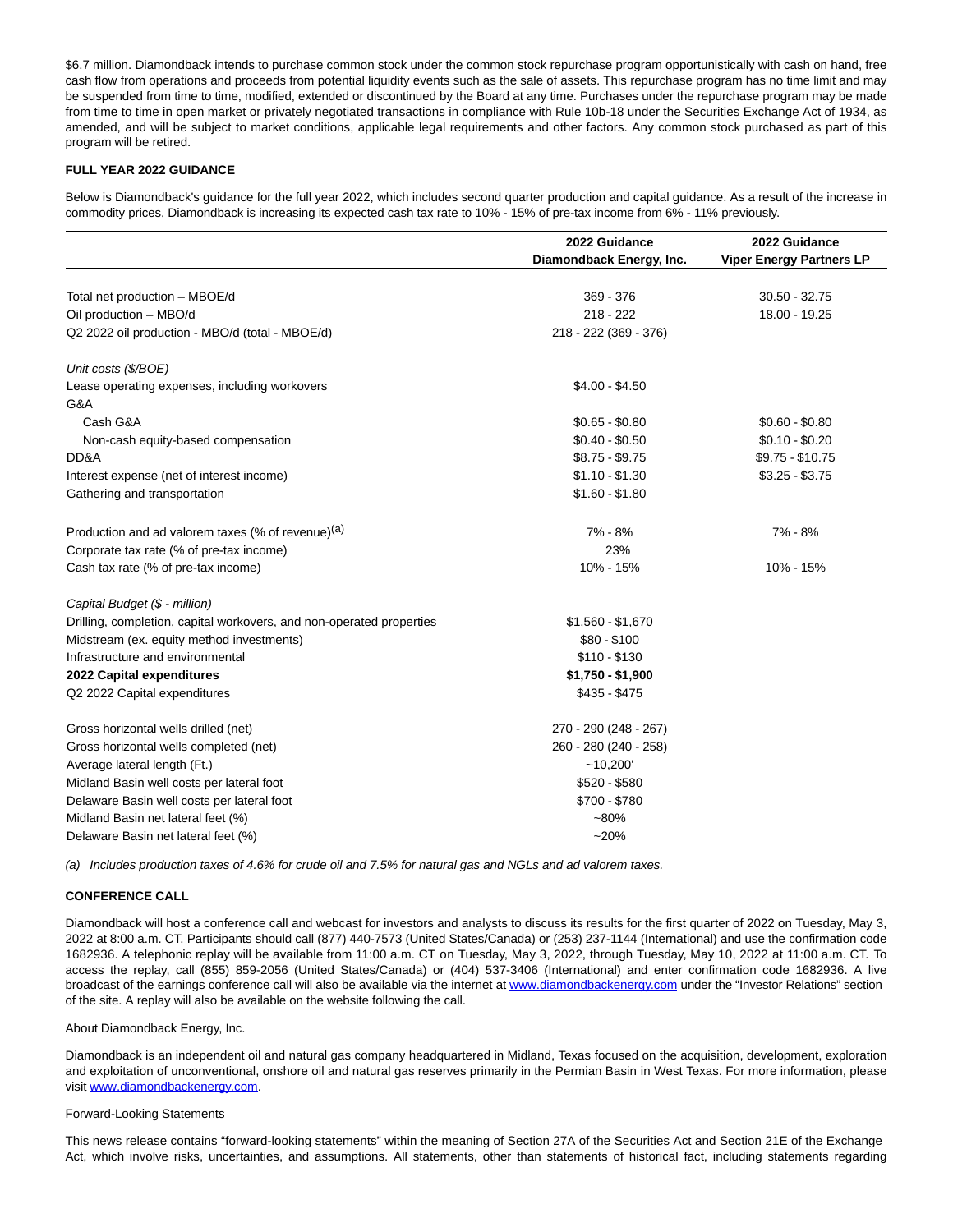Diamondback's: future performance; business strategy; future operations (including drilling plans and capital plans); estimates and projections of revenues, losses, costs, expenses, returns, cash flow, and financial position; reserve estimates and its ability to replace or increase reserves; anticipated benefits of strategic transactions (including acquisitions and divestitures); and plans and objectives of management (including plans for future cash flow from operations and for executing environmental strategies) are forward-looking statements. When used in this news release, the words "aim," "anticipate," "believe," "continue," "could," "estimate," "expect," "forecast," "future," "guidance," "intend," "may," "model," "outlook," "plan," "positioned," "potential," "predict," "project," "seek," "should," "target," "will," "would," and similar expressions (including the negative of such terms) as they relate to Diamondback are intended to identify forward-looking statements, although not all forward-looking statements contain such identifying words. Although Diamondback believes that the expectations and assumptions reflected in its forward-looking statements are reasonable as and when made, they involve risks and uncertainties that are difficult to predict and, in many cases, beyond Diamondback's control. Accordingly, forward-looking statements are not guarantees of future performance and Diamondback's actual outcomes could differ materially from what Diamondback has expressed in its forward-looking statements.

Factors that could cause the outcomes to differ materially include (but are not limited to) the following: changes in supply and demand levels for oil, natural gas, and natural gas liquids, and the resulting impact on the price for those commodities; the impact of public health crises, including epidemic or pandemic diseases such as the COVID-19 pandemic, and any related company or government policies or actions; actions taken by the members of OPEC and Russia affecting the production and pricing of oil, as well as other domestic and global political, economic, or diplomatic developments, including any impact of the ongoing Russian-Ukrainian conflict on the global energy markets and geopolitical stability; regional supply and demand factors, including delays, curtailment delays or interruptions of production, or governmental orders, rules or regulations that impose production limits; federal and state legislative and regulatory initiatives relating to hydraulic fracturing, including the effect of existing and future laws and governmental regulations; and the risks and other factors disclosed in Diamondback's filings with the Securities and Exchange Commission, including its Forms 10-K, 10-Q and 8-K, which can be obtained free of charge on the Securities and Exchange Commission's web site at [http://www.sec.gov.](http://www.sec.gov/)

In light of these factors, the events anticipated by Diamondback's forward-looking statements may not occur at the time anticipated or at all. Moreover, Diamondback operates in a very competitive and rapidly changing environment and new risks emerge from time to time. Diamondback cannot predict all risks, nor can it assess the impact of all factors on its business or the extent to which any factor, or combination of factors, may cause actual results to differ materially from those anticipated by any forward-looking statements it may make. Accordingly, you should not place undue reliance on any forward-looking statements made in this news release. All forward-looking statements speak only as of the date of this news release or, if earlier, as of the date they were made. Diamondback does not intend to, and disclaims any obligation to, update or revise any forward-looking statements unless required by applicable law.

## **Diamondback Energy, Inc. Condensed Consolidated Balance Sheets (unaudited, in millions, except share amounts)**

|                                                                                                                   | <b>March</b><br>31,<br>2022 |           | <b>December</b><br>31,<br>2021 |             |
|-------------------------------------------------------------------------------------------------------------------|-----------------------------|-----------|--------------------------------|-------------|
| <b>Assets</b>                                                                                                     |                             |           |                                |             |
| Current assets:                                                                                                   |                             |           |                                |             |
| Cash and cash equivalents                                                                                         | \$                          | 149       | \$                             | 654         |
| Restricted cash                                                                                                   |                             | 18        |                                | 18          |
| Accounts receivable:                                                                                              |                             |           |                                |             |
| Joint interest and other, net                                                                                     |                             | 113       |                                | 72          |
| Oil and natural gas sales, net                                                                                    |                             | 966       |                                | 598         |
| Inventories                                                                                                       |                             | 62        |                                | 62          |
| Derivative instruments                                                                                            |                             | 6         |                                | 13          |
| Income tax receivable                                                                                             |                             |           |                                | $\mathbf 1$ |
| Prepaid expenses and other current assets                                                                         |                             | 33        |                                | 28          |
| Total current assets                                                                                              |                             | 1,347     |                                | 1,446       |
| Property and equipment:                                                                                           |                             |           |                                |             |
| Oil and natural gas properties, full cost method of accounting (\$8,512 million and \$8,496 million excluded from |                             |           |                                |             |
| amortization at March 31, 2022 and December 31, 2021, respectively)                                               |                             | 33,645    |                                | 32,914      |
| Midstream assets                                                                                                  |                             | 1,118     |                                | 1,076       |
| Other property, equipment and land                                                                                |                             | 185       |                                | 174         |
| Accumulated depletion, depreciation, amortization and impairment                                                  |                             | (13, 840) |                                | (13, 545)   |
| Property and equipment, net                                                                                       |                             | 21,108    |                                | 20,619      |
| Funds held in escrow                                                                                              |                             |           |                                | 12          |
| Equity method investments                                                                                         |                             | 643       |                                | 613         |
| Derivative instruments                                                                                            |                             | 37        |                                | 4           |
| Deferred income taxes, net                                                                                        |                             | 37        |                                | 40          |
| Investment in real estate, net                                                                                    |                             | 88        |                                | 88          |
| Other assets                                                                                                      |                             | 71        |                                | 76          |
| Total assets                                                                                                      |                             | \$23,331  | \$                             | 22,898      |
| <b>Liabilities and Stockholders' Equity</b>                                                                       |                             |           |                                |             |
| <b>Current liabilities:</b>                                                                                       |                             |           |                                |             |
| Accounts payable - trade                                                                                          | \$                          | 49        | \$                             | 36          |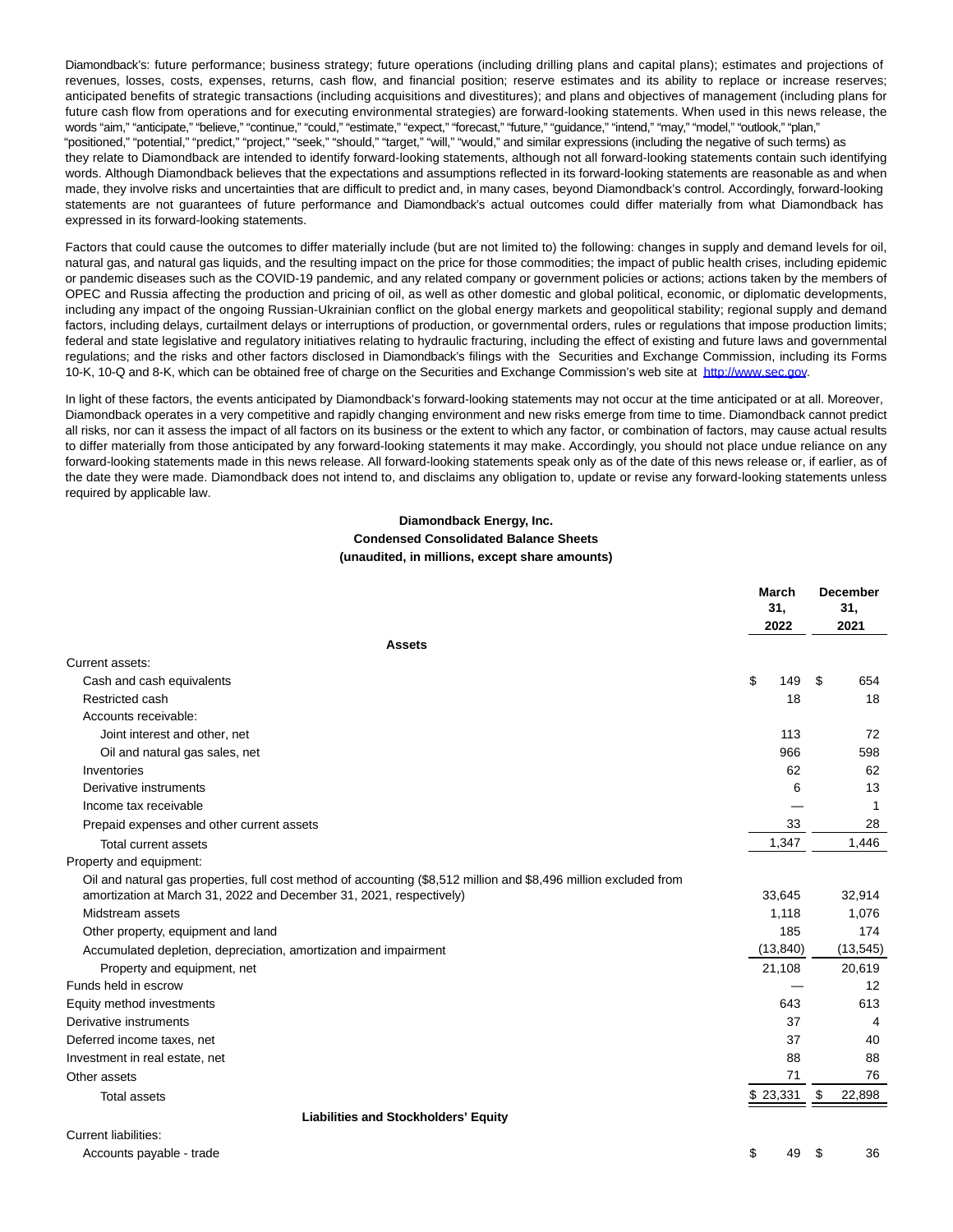| Accrued capital expenditures                                                                                 | 301      |     | 295     |
|--------------------------------------------------------------------------------------------------------------|----------|-----|---------|
| Current maturities of long-term debt                                                                         | 45       |     | 45      |
| Other accrued liabilities                                                                                    | 411      |     | 419     |
| Revenues and royalties payable                                                                               | 578      |     | 452     |
| Derivative instruments                                                                                       | 339      |     | 174     |
| Deferred income taxes                                                                                        | 149      |     | 17      |
| <b>Total current liabilities</b>                                                                             | 1,872    |     | 1,438   |
| Long-term debt                                                                                               | 5,803    |     | 6,642   |
| Derivative instruments                                                                                       | 94       |     | 29      |
| Asset retirement obligations                                                                                 | 254      |     | 166     |
| Deferred income taxes                                                                                        | 1,421    |     | 1,338   |
| Other long-term liabilities                                                                                  | 35       |     | 40      |
| <b>Total liabilities</b>                                                                                     | 9,479    |     | 9,653   |
| Stockholders' equity:                                                                                        |          |     |         |
| Common stock, \$0.01 par value; 400,000,000 shares authorized; 177,550,589 and 177,551,347 shares issued and |          |     |         |
| outstanding at March 31, 2022 and December 31, 2021, respectively                                            | 2        |     | 2       |
| Additional paid-in capital                                                                                   | 14,067   |     | 14,084  |
| Retained earnings (accumulated deficit)                                                                      | (1,326)  |     | (1,998) |
| Total Diamondback Energy, Inc. stockholders' equity                                                          | 12,743   |     | 12,088  |
| Non-controlling interest                                                                                     | 1,109    |     | 1,157   |
| Total equity                                                                                                 | 13,852   |     | 13,245  |
| Total liabilities and equity                                                                                 | \$23,331 | \$. | 22,898  |
|                                                                                                              |          |     |         |

## **Diamondback Energy, Inc.**

# **Condensed Consolidated Statements of Operations**

# **(unaudited, \$ in millions except per share data, shares in thousands)**

|                                                            | Three Months Ended March 31, |       |    |       |
|------------------------------------------------------------|------------------------------|-------|----|-------|
|                                                            |                              | 2022  |    | 2021  |
| <b>Revenues:</b>                                           |                              |       |    |       |
| Oil, natural gas and natural gas liquid sales              | \$                           | 2,389 | \$ | 1,172 |
| Midstream services                                         |                              | 17    |    | 11    |
| Other operating income                                     |                              | 2     |    | 1     |
| <b>Total revenues</b>                                      |                              | 2,408 |    | 1,184 |
| Costs and expenses:                                        |                              |       |    |       |
| Lease operating expenses                                   |                              | 149   |    | 102   |
| Production and ad valorem taxes                            |                              | 161   |    | 75    |
| Gathering and transportation                               |                              | 59    |    | 31    |
| Midstream services expense                                 |                              | 22    |    | 28    |
| Depreciation, depletion, amortization and accretion        |                              | 313   |    | 273   |
| General and administrative expenses                        |                              | 36    |    | 25    |
| Merger and integration expense                             |                              |       |    | 75    |
| Other operating expense                                    |                              | 8     |    | 4     |
| Total costs and expenses                                   |                              | 748   |    | 613   |
| Income (loss) from operations                              |                              | 1,660 |    | 571   |
| Other income (expense):                                    |                              |       |    |       |
| Interest expense, net                                      |                              | (40)  |    | (56)  |
| Other income (expense), net                                |                              |       |    | 1     |
| Gain (loss) on derivative instruments, net                 |                              | (552) |    | (164) |
| Gain (loss) on extinguishment of debt                      |                              | (54)  |    | (61)  |
| Income (loss) from equity investments                      |                              | 9     |    | (3)   |
| Total other income (expense), net                          |                              | (636) |    | (283) |
| Income (loss) before income taxes                          |                              | 1,024 |    | 288   |
| Provision for (benefit from) income taxes                  |                              | 221   |    | 65    |
| Net income (loss)                                          |                              | 803   |    | 223   |
| Net income (loss) attributable to non-controlling interest |                              | 24    |    | 3     |
| Net income (loss) attributable to Diamondback Energy, Inc. | \$                           | 779   | \$ | 220   |
| Earnings (loss) per common share:                          |                              |       |    |       |
| <b>Basic</b>                                               | \$                           | 4.39  | \$ | 1.34  |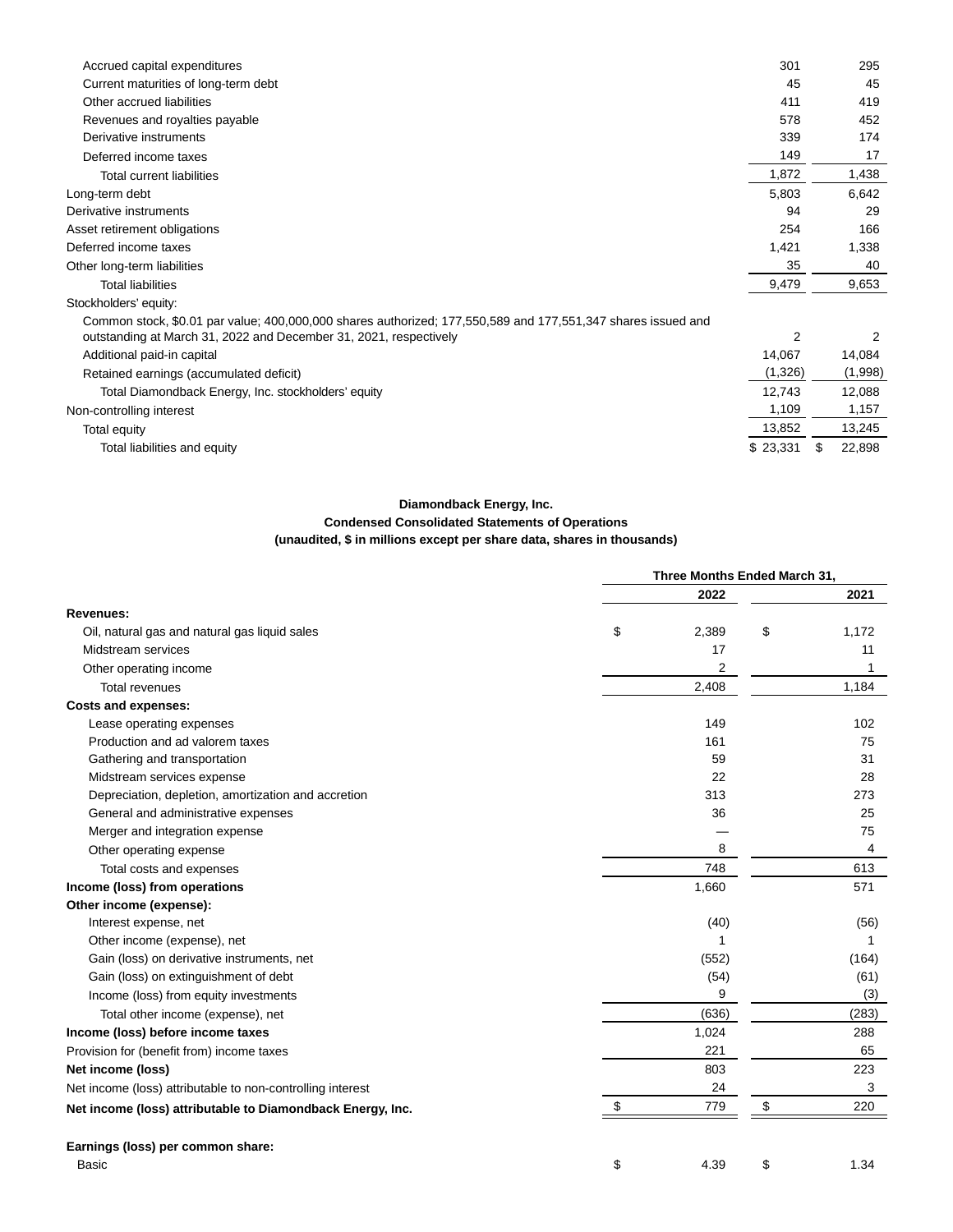| <b>Diluted</b>                              | 4.36    | 1.33    |
|---------------------------------------------|---------|---------|
| Weighted average common shares outstanding: |         |         |
| Basic                                       | 177.565 | 164.169 |
| <b>Diluted</b>                              | 178.555 | 164.926 |
| Dividends declared per share                | 3.05    | 0.40    |
|                                             |         |         |

# **Diamondback Energy, Inc. Consolidated Statements of Cash Flows (unaudited, in millions)**

|                                                                                                    | Three Months Ended March 31, |                |      |                |
|----------------------------------------------------------------------------------------------------|------------------------------|----------------|------|----------------|
|                                                                                                    | 2022                         |                | 2021 |                |
| Cash flows from operating activities:                                                              |                              |                |      |                |
| Net income (loss)                                                                                  | \$                           | 803            | \$   | 223            |
| Adjustments to reconcile net income (loss) to net cash provided by (used in) operating activities: |                              |                |      |                |
| Provision for (benefit from) deferred income taxes                                                 |                              | 89             |      | 64             |
| Depreciation, depletion, amortization and accretion                                                |                              | 313            |      | 273            |
| (Gain) loss on extinguishment of debt                                                              |                              | 54             |      | 61             |
| (Gain) loss on derivative instruments, net                                                         |                              | 552            |      | 164            |
| Cash received (paid) on settlement of derivative instruments                                       |                              | (420)          |      | (178)          |
| Equity-based compensation expense                                                                  |                              | 15             |      | 10             |
| Other                                                                                              |                              | 5              |      | 10             |
| Changes in operating assets and liabilities:                                                       |                              |                |      |                |
| Accounts receivable                                                                                |                              | (403)          |      | (137)          |
| Income tax receivable                                                                              |                              | 1              |      | 100            |
| Prepaid expenses and other                                                                         |                              | $\overline{2}$ |      | 22             |
| Accounts payable and accrued liabilities                                                           |                              | (13)           |      | (26)           |
| Income tax payable                                                                                 |                              | 132            |      |                |
| Revenues and royalties payable                                                                     |                              | 125            |      | 50             |
| Other                                                                                              |                              | (3)            |      | (12)           |
| Net cash provided by (used in) operating activities                                                |                              | 1,252          |      | 624            |
| Cash flows from investing activities:                                                              |                              |                |      |                |
| Drilling, completions and infrastructure additions to oil and natural gas properties               |                              | (418)          |      | (289)          |
| Additions to midstream assets                                                                      |                              | (19)           |      | (7)            |
| Property acquisitions                                                                              |                              | (296)          |      | (346)          |
| Proceeds from sale of assets                                                                       |                              | 35             |      |                |
| Contributions to equity method investments                                                         |                              | (29)           |      | (4)            |
| Distributions from equity method investments                                                       |                              |                |      | 9              |
| Other                                                                                              |                              | 11             |      | 50             |
|                                                                                                    |                              | (716)          |      | (587)          |
| Net cash provided by (used in) investing activities<br>Cash flows from financing activities:       |                              |                |      |                |
|                                                                                                    |                              | 79             |      | 432            |
| Proceeds from borrowings under credit facilities                                                   |                              |                |      |                |
| Repayments under credit facilities<br>Proceeds from senior notes                                   |                              | (100)<br>750   |      | (455)<br>2,200 |
|                                                                                                    |                              |                |      |                |
| Repayment of senior notes                                                                          |                              | (1,500)        |      | (1, 916)       |
| Proceeds from (repayments to) joint venture                                                        |                              | 5              |      | (4)            |
| Premium on extinguishment of debt                                                                  |                              | (47)           |      | (166)          |
| Repurchased shares under buyback program                                                           |                              | (7)            |      |                |
| Repurchased units under buyback program<br>Dividends to stockholders                               |                              | (42)           |      | (24)           |
|                                                                                                    |                              | (107)          |      | (68)           |
| Distributions to non-controlling interest                                                          |                              | (47)           |      | (17)           |
| Financing portion of net cash received (paid) for derivative instruments                           |                              |                |      | 76             |
| Other                                                                                              |                              | (25)           |      | (29)           |
| Net cash provided by (used in) financing activities                                                |                              | (1,041)        |      | 29             |
| Net increase (decrease) in cash and cash equivalents                                               |                              | (505)          |      | 66             |
| Cash, cash equivalents and restricted cash at beginning of period                                  |                              | 672            |      | 108            |
| Cash, cash equivalents and restricted cash at end of period                                        | \$                           | 167            | \$   | 174            |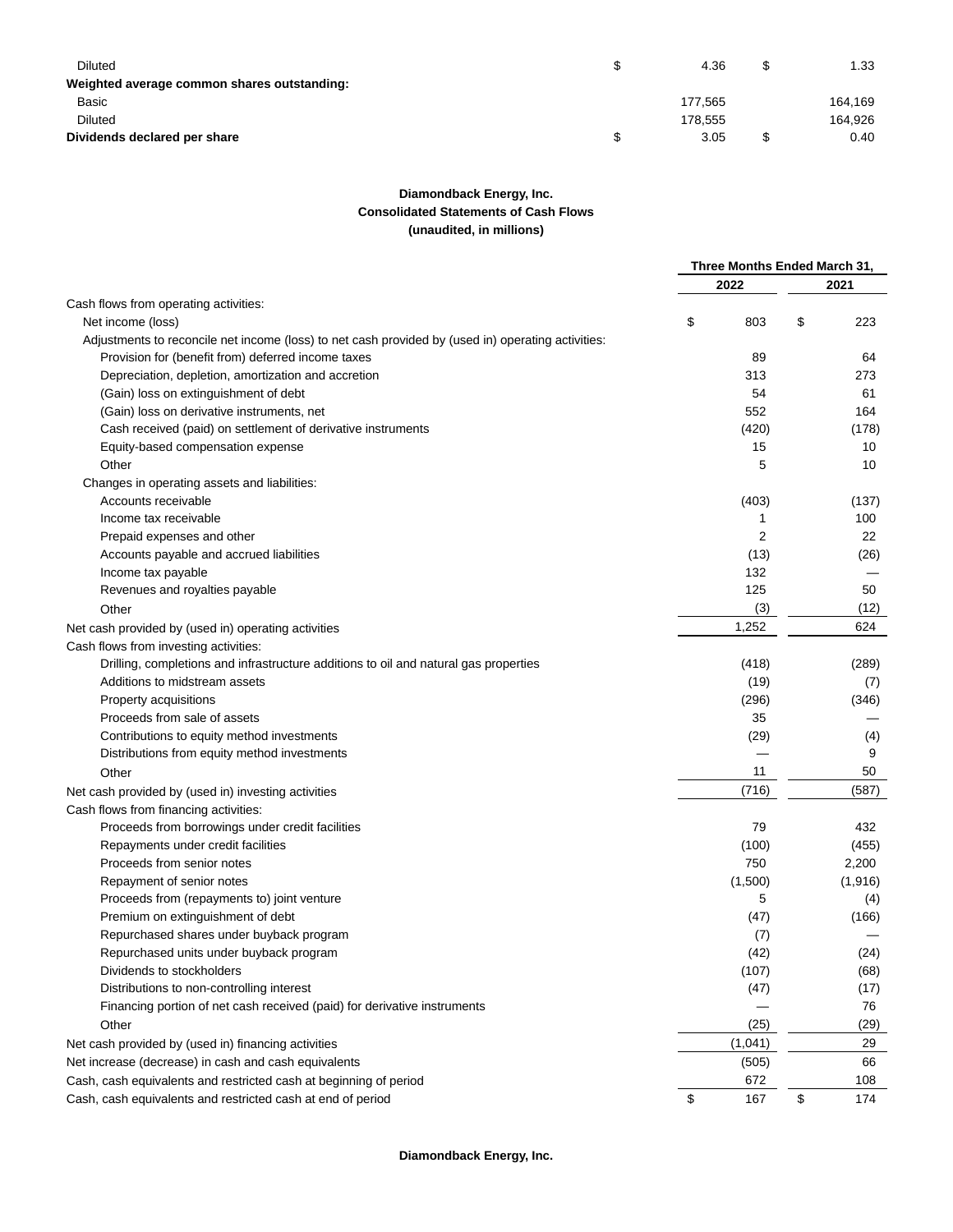# **Selected Operating Data (unaudited)**

|                                                         | <b>Three Months Ended</b><br>March 31, 2022 | <b>Three Months Ended</b><br>December 31, 2021 | <b>Three Months Ended</b><br>March 31, 2021 |
|---------------------------------------------------------|---------------------------------------------|------------------------------------------------|---------------------------------------------|
| <b>Production Data:</b>                                 |                                             |                                                |                                             |
| Oil (MBbls)                                             | 20,055                                      | 20,819                                         | 16,578                                      |
| Natural gas (MMcf)                                      | 42,645                                      | 45,220                                         | 34,109                                      |
| Natural gas liquids (MBbls)                             | 7,161                                       | 7,254                                          | 5,405                                       |
| Combined volumes (MBOE) <sup>(1)</sup>                  | 34,324                                      | 35,610                                         | 27,668                                      |
| Daily oil volumes (BO/d)                                | 222,833                                     | 226,293                                        | 184,200                                     |
| Daily combined volumes (BOE/d)                          | 381,378                                     | 387,065                                        | 307,422                                     |
| <b>Average Prices:</b>                                  |                                             |                                                |                                             |
| Oil (\$ per Bbl)                                        | \$<br>97.03                                 | \$<br>74.50                                    | \$<br>56.94                                 |
| Natural gas (\$ per Mcf)                                | \$<br>3.61                                  | \$<br>4.56                                     | \$<br>3.05                                  |
| Natural gas liquids (\$ per Bbl)                        | \$<br>40.36                                 | \$<br>35.02                                    | \$<br>22.94                                 |
| Combined (\$ per BOE)                                   | \$<br>69.60                                 | \$<br>56.47                                    | \$<br>42.36                                 |
| Oil, hedged $(\$$ per Bbl $)(2)$                        | \$<br>83.47                                 | \$<br>58.70                                    | \$<br>46.81                                 |
| Natural gas, hedged (\$ per Mcf) <sup>(2)</sup>         | \$<br>3.31                                  | \$<br>3.12                                     | \$<br>2.64                                  |
| Natural gas liquids, hedged (\$ per Bbl) <sup>(2)</sup> | \$<br>40.36                                 | \$<br>34.46                                    | \$<br>22.76                                 |
| Average price, hedged (\$ per BOE) <sup>(2)</sup>       | \$<br>61.30                                 | \$<br>45.30                                    | \$<br>35.75                                 |
| <b>Average Costs per BOE:</b>                           |                                             |                                                |                                             |
| Lease operating expenses                                | \$<br>4.34                                  | \$<br>4.21                                     | \$<br>3.69                                  |
| Production and ad valorem taxes                         | 4.69                                        | 3.40                                           | 2.71                                        |
| Gathering and transportation expense                    | 1.72                                        | 1.63                                           | 1.12                                        |
| General and administrative - cash component             | 0.61                                        | 0.93                                           | 0.54                                        |
| Total operating expense - cash                          | \$<br>11.36                                 | \$<br>10.17                                    | \$<br>8.06                                  |
| General and administrative - non-cash component         | \$<br>0.44                                  | \$<br>0.39                                     | \$<br>0.36                                  |
| Depletion                                               | \$<br>8.33                                  | \$<br>8.51                                     | \$<br>9.29                                  |
| Interest expense, net                                   | \$<br>1.17                                  | \$<br>0.81                                     | \$<br>2.02                                  |

(1) Bbl equivalents are calculated using a conversion rate of six Mcf per one Bbl.

(2) Hedged prices reflect the effect of our commodity derivative transactions on our average sales prices. Our calculation of such effects includes realized gains and losses on cash settlements for matured commodity derivatives, which we do not designate for hedge accounting.

## **NON-GAAP FINANCIAL MEASURES**

## **ADJUSTED EBITDA**

Adjusted EBITDA is a supplemental non-GAAP financial measure that is used by management and external users of our financial statements, such as industry analysts, investors, lenders and rating agencies. The Company defines Adjusted EBITDA as net income (loss) attributable to Diamondback Energy, Inc., plus net income (loss) attributable to non-controlling interest ("net income (loss)") before non-cash (gain) loss on derivative instruments, net, interest expense, net, depreciation, depletion, amortization and accretion, depreciation and interest expense related to equity method investments, impairment and abandonments related to equity method investments, (gain) loss on extinguishment of debt, non-cash equity-based compensation expense, capitalized equity-based compensation expense, merger and integration expense, other non-cash transactions and provision for (benefit from) income taxes, if any. Adjusted EBITDA is not a measure of net income as determined by United States' generally accepted accounting principles ("GAAP"). Management believes Adjusted EBITDA is useful because the measure allows it to more effectively evaluate the Company's operating performance and compare the results of its operations from period to period without regard to its financing methods or capital structure. The Company adds the items listed above to net income (loss) to determine Adjusted EBITDA because these amounts can vary substantially from company to company within its industry depending upon accounting methods and book values of assets, capital structures and the method by which the assets were acquired. Adjusted EBITDA should not be considered as an alternative to, or more meaningful than, net income as determined in accordance with GAAP or as an indicator of the Company's operating performance or liquidity. Certain items excluded from Adjusted EBITDA are significant components in understanding and assessing a company's financial performance, such as a company's cost of capital and tax structure, as well as the historic costs of depreciable assets. The Company's computation of Adjusted EBITDA may not be comparable to other similarly titled measures of other companies or to such measure in our credit facility or any of our other contracts.

The following tables present a reconciliation of the GAAP financial measure of net income (loss) attributable to Diamondback Energy, Inc. to the non-GAAP financial measure of Adjusted EBITDA: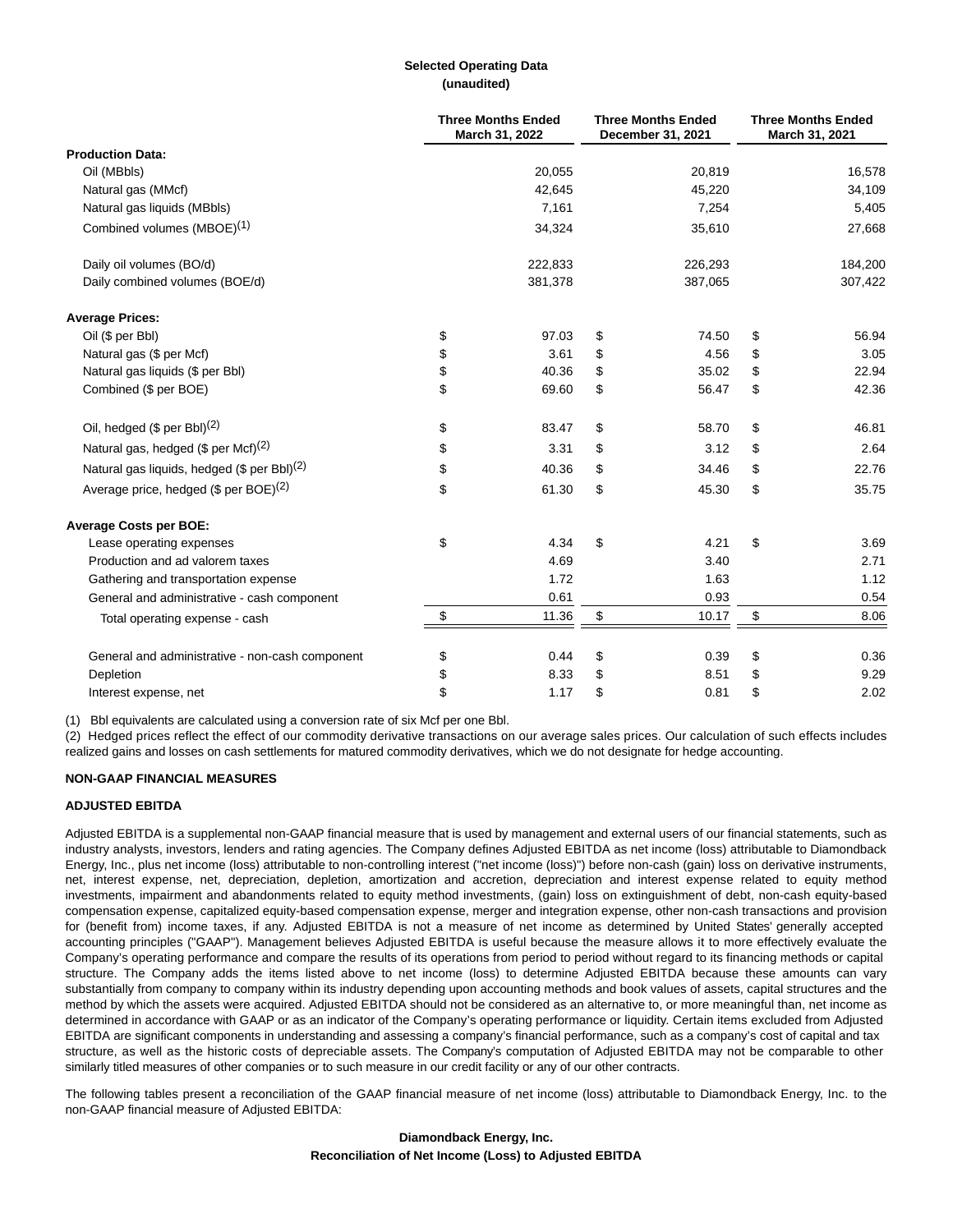### **(unaudited, in millions)**

|                                                                        |    | <b>Three Months Ended</b><br>March 31, 2022 | <b>Three Months Ended</b><br>December 31, 2021 | <b>Three Months Ended</b><br>March 31, 2021 |
|------------------------------------------------------------------------|----|---------------------------------------------|------------------------------------------------|---------------------------------------------|
| Net income (loss) attributable to Diamondback Energy, Inc.             | \$ | 779                                         | \$<br>1,002                                    | \$<br>220                                   |
| Net income (loss) attributable to non-controlling interest             |    | 24                                          | 49                                             | 3                                           |
| Net income (loss)                                                      |    | 803                                         | 1,051                                          | 223                                         |
| Non-cash (gain) loss on derivative instruments, net                    |    | 132                                         | (450)                                          | 62                                          |
| Interest expense, net                                                  |    | 40                                          | 29                                             | 56                                          |
| Depreciation, depletion, amortization and accretion                    |    | 313                                         | 320                                            | 273                                         |
| Depreciation and interest expense related to equity method investments |    | 14                                          | 13                                             | 11                                          |
| Impairment and abandonments related to equity method investments       |    |                                             |                                                | 3                                           |
| (Gain) loss on extinguishment of debt                                  |    | 54                                          | 2                                              | 61                                          |
| Non-cash equity-based compensation expense                             |    | 19                                          | 20                                             | 14                                          |
| Capitalized equity-based compensation expense                          |    | (4)                                         | (6)                                            | (4)                                         |
| Merger and integration expense                                         |    |                                             |                                                | 75                                          |
| Other non-cash transactions                                            |    | 8                                           | (3)                                            | 6                                           |
| Provision for (benefit from) income taxes                              |    | 221                                         | 279                                            | 65                                          |
| <b>Consolidated Adjusted EBITDA</b>                                    |    | 1,600                                       | 1,256                                          | 845                                         |
| Less: Adjustment for non-controlling interest                          |    | 49                                          | 64                                             | 9                                           |
| Adjusted EBITDA attributable to Diamondback Energy, Inc.               | S  | 1,551                                       | \$<br>1,192                                    | \$<br>836                                   |

## **ADJUSTED NET INCOME**

Adjusted net income is a non-GAAP financial measure equal to net income (loss) attributable to Diamondback Energy, Inc. plus net income (loss) attributable to non-controlling interest ("net income (loss)") adjusted for non-cash (gain) loss on derivative instruments, net, (gain) loss on sale of property, plant and equipment, (gain) loss on extinguishment of debt, other non-cash transactions and related income tax adjustments, if any. The Company's computation of adjusted net income may not be comparable to other similarly titled measures of other companies or to such measure in our credit facility or any of our other contracts. Management believes Adjusted Net Income helps investors in the oil and natural gas industry to measure and compare the Company's performance to other oil and natural gas companies by excluding from the calculation items that can vary significantly from company to company depending upon accounting methods, the book value of assets and other non-operational factors.

The following table presents a reconciliation of the GAAP financial measure of net income (loss) attributable to Diamondback Energy, Inc. to the non-GAAP measure of adjusted net income:

#### **Diamondback Energy, Inc. Adjusted Net Income**

#### **(unaudited, \$ in millions except per share data, shares in thousands)**

|                                                                    | Three Months Ended March 31, 2022 |      |    |                                            |  |
|--------------------------------------------------------------------|-----------------------------------|------|----|--------------------------------------------|--|
|                                                                    | <b>Amounts</b>                    |      |    | <b>Amounts Per</b><br><b>Diluted Share</b> |  |
| Net income (loss) attributable to Diamondback Energy, Inc.         |                                   | 779  | \$ | 4.36                                       |  |
| Net income (loss) attributable to non-controlling interest         |                                   | 24   |    | 0.14                                       |  |
| Net income (loss)                                                  |                                   | 803  |    | 4.50                                       |  |
| Non-cash (gain) loss on derivative instruments, net                |                                   | 132  |    | 0.74                                       |  |
| (Gain) loss on sale of property, plant and equipment               |                                   |      |    | 0.04                                       |  |
| (Gain) loss on extinguishment of debt                              |                                   | 54   |    | 0.30                                       |  |
| Other non-cash transactions                                        |                                   |      |    | 0.01                                       |  |
| Adjusted net income excluding above items                          |                                   | 997  |    | 5.59                                       |  |
| Income tax adjustment for above items                              |                                   | (42) |    | (0.24)                                     |  |
| Adjusted net income                                                |                                   | 955  |    | 5.35                                       |  |
| Less: Adjusted net income attributable to non-controlling interest |                                   | 26   |    | 0.15                                       |  |
| Adjusted net income attributable to Diamondback Energy, Inc.       |                                   | 929  |    | 5.20                                       |  |

| Weighted average common shares outstanding: |         |
|---------------------------------------------|---------|
| Basic                                       | 177.565 |
| <b>Diluted</b>                              | 178.555 |

## **OPERATING CASH FLOW BEFORE WORKING CAPITAL CHANGES, FREE CASH FLOW AND ADJUSTED FREE CASH FLOW**

Operating cash flow before working capital changes, which is a non-GAAP financial measure representing net cash provided by operating activities as determined under GAAP without regard to changes in operating assets and liabilities. The Company believes operating cash flow before working capital changes is a useful measure of an oil and natural gas company's ability to generate cash used to fund exploration, development and acquisition activities and service debt or pay dividends. The Company also uses this measure because adjusted operating cash flow relates to the timing of cash receipts and disbursements that the Company may not control and may not relate to the period in which the operating activities occurred. This allows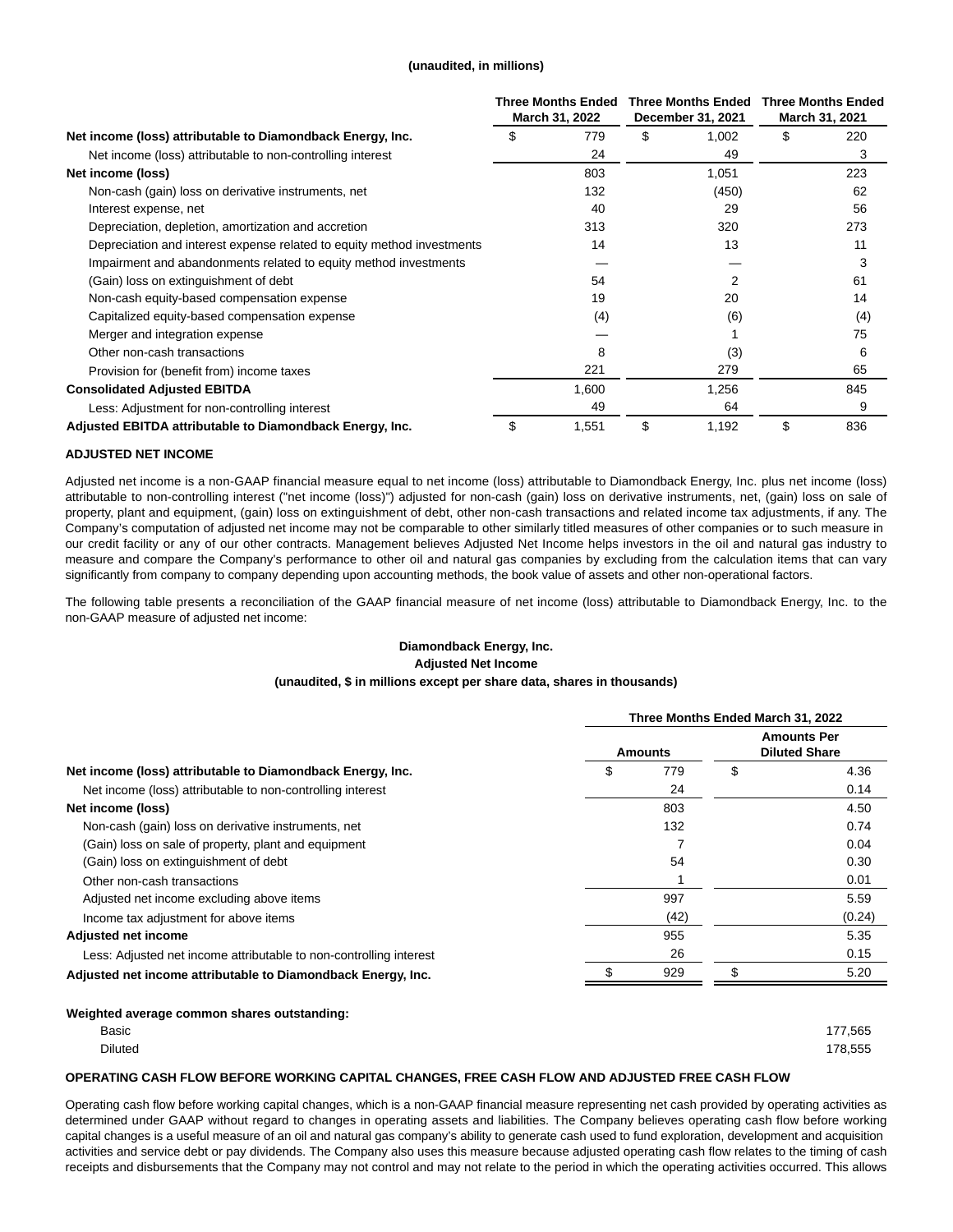the Company to compare its operating performance with that of other companies without regard to financing methods and capital structure.

Free Cash Flow, which is a non-GAAP financial measure, is cash flow from operating activities before changes in working capital in excess of cash capital expenditures. Adjusted Free Cash Flow, which is a non-GAAP financial measure, is Free Cash Flow adjusted for early settlements of commodity derivative contracts. The Company believes that Free Cash Flow and Adjusted Free Cash Flow are useful to investors as they provide measures to compare both cash flow from operating activities and additions to oil and natural gas properties across periods on a consistent basis as adjusted for non-recurring early settlements of commodity derivative contracts. These measures should not be considered as an alternative to, or more meaningful than, net cash provided by operating activities as an indicator of operating performance. The Company's computation of operating cash flow before working capital changes, Free Cash Flow and Adjusted Free Cash Flow may not be comparable to other similarly titled measures of other companies. The Company uses Free Cash Flow to reduce debt, as well as return capital to stockholders above the base dividend as determined by the Board of Directors.

The following tables present a reconciliation of net cash provided by operating activities to operating cash flow before working capital changes and to Free Cash Flow:

# **Diamondback Energy, Inc. Operating Cash Flow (unaudited, in millions)**

|                                                                           |    | Three Months Ended March 31, |    |       |  |  |  |  |
|---------------------------------------------------------------------------|----|------------------------------|----|-------|--|--|--|--|
|                                                                           |    | 2022                         |    | 2021  |  |  |  |  |
| Net cash provided by operating activities                                 | S  | 1.252                        | \$ | 624   |  |  |  |  |
| Less: Changes in cash due to changes in operating assets and liabilities: |    |                              |    |       |  |  |  |  |
| Accounts receivable                                                       |    | (403)                        |    | (137) |  |  |  |  |
| Income tax receivable                                                     |    |                              |    | 100   |  |  |  |  |
| Prepaid expenses and other                                                |    | 2                            |    | 22    |  |  |  |  |
| Accounts payable and accrued liabilities                                  |    | (13)                         |    | (26)  |  |  |  |  |
| Income tax payable                                                        |    | 132                          |    |       |  |  |  |  |
| Revenues and royalties payable                                            |    | 125                          |    | 50    |  |  |  |  |
| Other                                                                     |    | (3)                          |    | (12)  |  |  |  |  |
| Total working capital changes                                             |    | (159)                        |    | (3)   |  |  |  |  |
| Operating cash flow before working capital changes                        | \$ | 1.411                        | \$ | 627   |  |  |  |  |

## **Diamondback Energy, Inc. Free Cash Flow and Adjusted Free Cash Flow (unaudited, in millions)**

|                                                                                      | Three Months Ended March 31, |       |  |       |  |
|--------------------------------------------------------------------------------------|------------------------------|-------|--|-------|--|
|                                                                                      |                              | 2021  |  |       |  |
| Operating cash flow before working capital changes                                   |                              | 1.411 |  | 627   |  |
| Drilling, completions and infrastructure additions to oil and natural gas properties |                              | (418) |  | (289) |  |
| Additions to midstream assets                                                        |                              | (19)  |  |       |  |
| <b>Total Cash CAPEX</b>                                                              |                              | (437) |  | (296) |  |
| <b>Free Cash Flow</b>                                                                |                              | 974   |  | 331   |  |
| Early termination of derivatives                                                     |                              | 135   |  |       |  |
| <b>Adjusted Free Cash Flow</b>                                                       |                              | 1.109 |  | 331   |  |

## **VARIABLE DIVIDEND CALCULATION**

As previously announced, Diamondback has committed to returning at least 50% of its Adjusted Free Cash Flow to stockholders in the form of base dividends, share repurchases or a variable dividend. Calculation of the variable dividend for the first quarter of 2022 is shown below.

#### **Diamondback Energy, Inc. Variable Dividend**

#### **(unaudited, \$ in millions except per share data, shares in thousands)**

|                                  | Three Months Ended March 31, 2022 |                |  |                          |  |  |
|----------------------------------|-----------------------------------|----------------|--|--------------------------|--|--|
|                                  |                                   | <b>Amounts</b> |  | <b>Amounts Per Share</b> |  |  |
| <b>Adjusted Free Cash Flow</b>   |                                   | 1.109          |  | 6.18                     |  |  |
| 50% Pay out                      |                                   | 50%            |  | 50%                      |  |  |
| Quarterly return to stockholders |                                   | 555            |  | 3.09                     |  |  |
| Stock repurchases                |                                   | (7)            |  | (0.04)                   |  |  |
| Quarterly base dividend          |                                   | (126)          |  | (0.70)                   |  |  |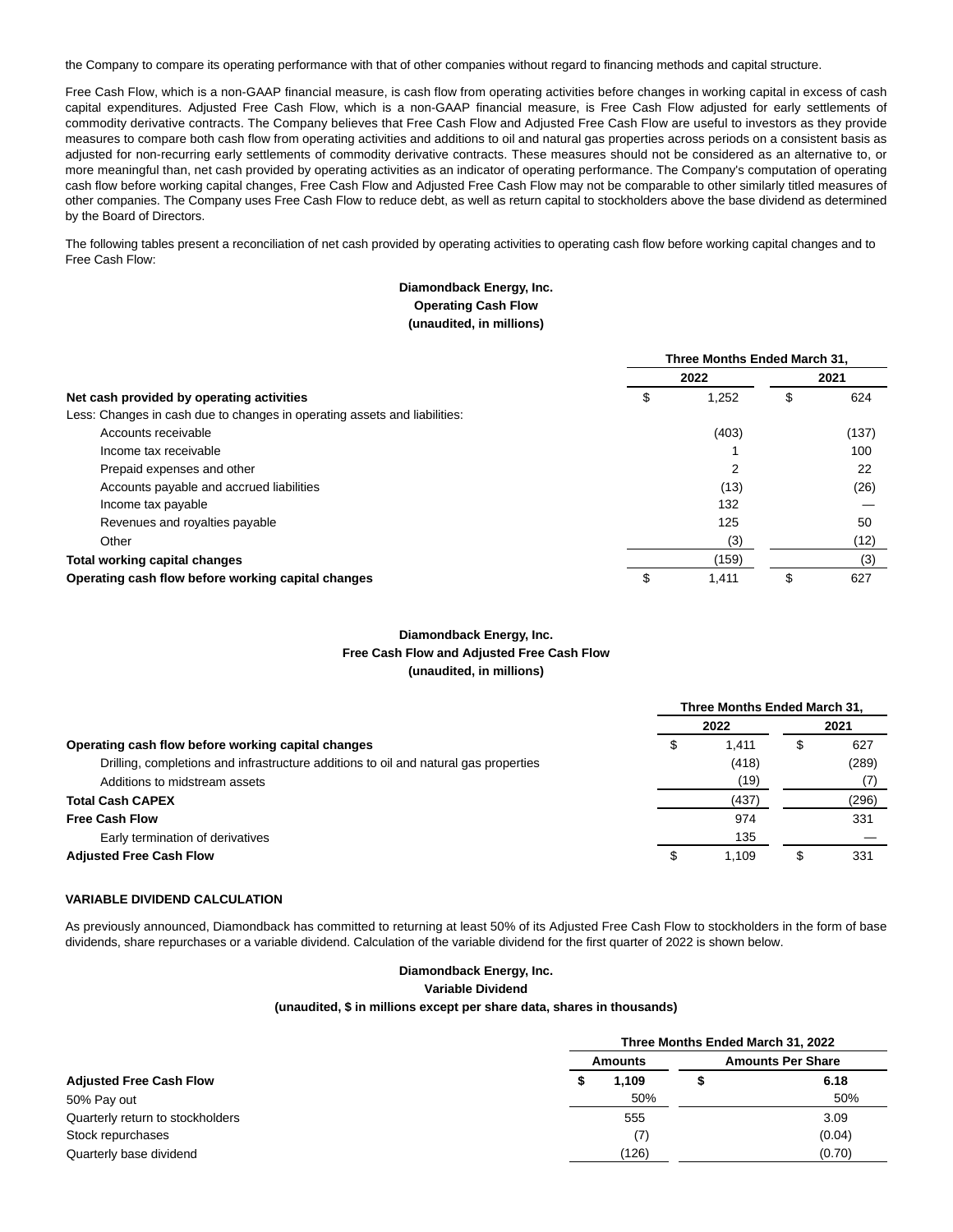**Variable cash dividend \$ 422 \$ 2.35**

Shares outstanding and shares with dividend equivalent rights 179,345

#### **NET DEBT**

The Company defines net debt as total debt less cash and cash equivalents. Net debt should not be considered an alternative to, or more meaningful than, total debt, the most directly comparable GAAP measure. Management uses net debt to determine the Company's outstanding debt obligations that would not be readily satisfied by its cash and cash equivalents on hand. The Company believes this metric is useful to analysts and investors in determining the Company's leverage position because the Company has the ability to, and may decide to, use a portion of its cash and cash equivalents to reduce debt.

# **Diamondback Energy, Inc. Net Debt (unaudited, in millions)**

|                                         | March 31.<br>2022 | Net Q1<br><b>Principal</b><br><b>Borrowings/(Repayments)</b> | December 31.<br>2021<br>(in millions) | September 30,<br>2021 |     | <b>June 30.</b><br>2021 |   | March 31.<br>2021 |
|-----------------------------------------|-------------------|--------------------------------------------------------------|---------------------------------------|-----------------------|-----|-------------------------|---|-------------------|
| Diamondback Energy, Inc. <sup>(a)</sup> | \$<br>4,533       | \$<br>(744)                                                  | \$<br>5.277                           | \$<br>5.938           | \$. | 6,373                   | S | 6,623             |
| Viper Energy Partners LP(a)             | 728               | (56)                                                         | 784                                   | 572                   |     | 542                     |   | 537               |
| Rattler Midstream LP(a)                 | 730               | 35                                                           | 695                                   | 500                   |     | 505                     |   | 554               |
| <b>Total debt</b>                       | 5,991             | (765)                                                        | 6,756                                 | 7.010                 |     | 7.420                   |   | 7,714             |
| Cash and cash equivalents               | (149)             |                                                              | (654)                                 | (457)                 |     | (344)                   |   | (121)             |
| Net debt                                | 5,842             |                                                              | \$<br>6,102                           | \$<br>6.553           | \$  | 7.076                   |   | 7.593             |

(a) Excludes debt issuance costs, discounts, premiums and fair value hedges.

## **DERIVATIVES**

As of April 29, 2022, the Company had the following outstanding consolidated derivative contracts, including derivative contracts at Viper Energy Partners LP. The Company's derivative contracts are based upon reported settlement prices on commodity exchanges, with crude oil derivative settlements based on New York Mercantile Exchange West Texas Intermediate pricing and Crude Oil Brent pricing and with natural gas derivative settlements based on the New York Mercantile Exchange Henry Hub pricing. When aggregating multiple contracts, the weighted average contract price is disclosed.

| Q3 2022<br>Q2 2022<br>Q4 2022<br>Q2 2023<br>Q1 2023<br>1,000<br>Swaps - WTI (Cushing)<br>\$45.00<br>13,900<br><b>Swaps - Crude Brent Oil</b><br>\$67.54<br><b>Costless Collars - WTI (Cushing)</b><br>5,000<br>4,000<br>4,000<br>Long Put Price (\$/Bbl)<br>\$50.00<br>\$45.00<br>\$50.00<br>\$80.44<br>\$92.65<br>\$128.01<br>Ceiling Price (\$/Bbl)<br><b>Costless Collars - WTI (Magellan East Houston)</b><br>11,000<br>7,000<br>20,000<br>Long Put Price (\$/Bbl)<br>\$47.50<br>\$50.00<br>\$50.00<br>\$75.25<br>\$89.28<br>\$95.55<br>Ceiling Price (\$/Bbl)<br><b>Costless Collars - Crude Brent Oil</b><br>6,000<br>24,000<br>19,000<br>15,000<br>6,000<br>Long Put Price (\$/Bbl)<br>\$46.67<br>\$53.95<br>\$55.00<br>\$60.00<br>\$60.00<br>\$77.49<br>\$98.59<br>\$103.06<br>\$114.57<br>\$114.57<br>Ceiling Price (\$/Bbl)<br>Long Puts - WTI (Cushing)<br>10,000<br>8,000<br>2,000<br>\$55.00<br>Long Put Price (\$/Bbl)<br>\$47.50<br>\$47.50<br>Deferred Premium (\$/Bbl)<br>$$-1.49$<br>$$-1.52$<br>$$-1.42$<br>Long Puts - WTI (Magellan East Houston)<br>8,000<br>12,000<br>10,000<br>Long Put Price (\$/Bbl)<br>\$50.00<br>\$50.00<br>\$50.00<br>Deferred Premium (\$/Bbl)<br>$$-1.87$<br>$$-1.89$<br>$$-1.85$<br>2,000<br>Long Puts - Crude Brent Oil<br>24,000<br>40,000<br>38,000<br>6,000<br>Long Put Price (\$/Bbl)<br>\$50.00<br>\$50.00<br>\$50.00<br>\$50.00<br>\$50.00<br>Deferred Premium (\$/Bbl)<br>$$-1.80$<br>$$-1.81$<br>$$-1.82$<br>$$-1.77$<br>$$-1.91$ |                                    | Crude Oil (Bbls/day, \$/Bbl) |        |        |  |  |         |  |  |
|--------------------------------------------------------------------------------------------------------------------------------------------------------------------------------------------------------------------------------------------------------------------------------------------------------------------------------------------------------------------------------------------------------------------------------------------------------------------------------------------------------------------------------------------------------------------------------------------------------------------------------------------------------------------------------------------------------------------------------------------------------------------------------------------------------------------------------------------------------------------------------------------------------------------------------------------------------------------------------------------------------------------------------------------------------------------------------------------------------------------------------------------------------------------------------------------------------------------------------------------------------------------------------------------------------------------------------------------------------------------------------------------------------------------------------------------------------------------------------------------|------------------------------------|------------------------------|--------|--------|--|--|---------|--|--|
|                                                                                                                                                                                                                                                                                                                                                                                                                                                                                                                                                                                                                                                                                                                                                                                                                                                                                                                                                                                                                                                                                                                                                                                                                                                                                                                                                                                                                                                                                            |                                    |                              |        |        |  |  | 2H 2023 |  |  |
|                                                                                                                                                                                                                                                                                                                                                                                                                                                                                                                                                                                                                                                                                                                                                                                                                                                                                                                                                                                                                                                                                                                                                                                                                                                                                                                                                                                                                                                                                            |                                    |                              |        |        |  |  |         |  |  |
|                                                                                                                                                                                                                                                                                                                                                                                                                                                                                                                                                                                                                                                                                                                                                                                                                                                                                                                                                                                                                                                                                                                                                                                                                                                                                                                                                                                                                                                                                            |                                    |                              |        |        |  |  |         |  |  |
|                                                                                                                                                                                                                                                                                                                                                                                                                                                                                                                                                                                                                                                                                                                                                                                                                                                                                                                                                                                                                                                                                                                                                                                                                                                                                                                                                                                                                                                                                            |                                    |                              |        |        |  |  |         |  |  |
|                                                                                                                                                                                                                                                                                                                                                                                                                                                                                                                                                                                                                                                                                                                                                                                                                                                                                                                                                                                                                                                                                                                                                                                                                                                                                                                                                                                                                                                                                            |                                    |                              |        |        |  |  |         |  |  |
|                                                                                                                                                                                                                                                                                                                                                                                                                                                                                                                                                                                                                                                                                                                                                                                                                                                                                                                                                                                                                                                                                                                                                                                                                                                                                                                                                                                                                                                                                            |                                    |                              |        |        |  |  |         |  |  |
|                                                                                                                                                                                                                                                                                                                                                                                                                                                                                                                                                                                                                                                                                                                                                                                                                                                                                                                                                                                                                                                                                                                                                                                                                                                                                                                                                                                                                                                                                            |                                    |                              |        |        |  |  |         |  |  |
|                                                                                                                                                                                                                                                                                                                                                                                                                                                                                                                                                                                                                                                                                                                                                                                                                                                                                                                                                                                                                                                                                                                                                                                                                                                                                                                                                                                                                                                                                            |                                    |                              |        |        |  |  |         |  |  |
|                                                                                                                                                                                                                                                                                                                                                                                                                                                                                                                                                                                                                                                                                                                                                                                                                                                                                                                                                                                                                                                                                                                                                                                                                                                                                                                                                                                                                                                                                            |                                    |                              |        |        |  |  |         |  |  |
|                                                                                                                                                                                                                                                                                                                                                                                                                                                                                                                                                                                                                                                                                                                                                                                                                                                                                                                                                                                                                                                                                                                                                                                                                                                                                                                                                                                                                                                                                            |                                    |                              |        |        |  |  |         |  |  |
|                                                                                                                                                                                                                                                                                                                                                                                                                                                                                                                                                                                                                                                                                                                                                                                                                                                                                                                                                                                                                                                                                                                                                                                                                                                                                                                                                                                                                                                                                            |                                    |                              |        |        |  |  |         |  |  |
|                                                                                                                                                                                                                                                                                                                                                                                                                                                                                                                                                                                                                                                                                                                                                                                                                                                                                                                                                                                                                                                                                                                                                                                                                                                                                                                                                                                                                                                                                            |                                    |                              |        |        |  |  |         |  |  |
|                                                                                                                                                                                                                                                                                                                                                                                                                                                                                                                                                                                                                                                                                                                                                                                                                                                                                                                                                                                                                                                                                                                                                                                                                                                                                                                                                                                                                                                                                            |                                    |                              |        |        |  |  |         |  |  |
|                                                                                                                                                                                                                                                                                                                                                                                                                                                                                                                                                                                                                                                                                                                                                                                                                                                                                                                                                                                                                                                                                                                                                                                                                                                                                                                                                                                                                                                                                            |                                    |                              |        |        |  |  |         |  |  |
|                                                                                                                                                                                                                                                                                                                                                                                                                                                                                                                                                                                                                                                                                                                                                                                                                                                                                                                                                                                                                                                                                                                                                                                                                                                                                                                                                                                                                                                                                            |                                    |                              |        |        |  |  |         |  |  |
|                                                                                                                                                                                                                                                                                                                                                                                                                                                                                                                                                                                                                                                                                                                                                                                                                                                                                                                                                                                                                                                                                                                                                                                                                                                                                                                                                                                                                                                                                            |                                    |                              |        |        |  |  |         |  |  |
|                                                                                                                                                                                                                                                                                                                                                                                                                                                                                                                                                                                                                                                                                                                                                                                                                                                                                                                                                                                                                                                                                                                                                                                                                                                                                                                                                                                                                                                                                            |                                    |                              |        |        |  |  |         |  |  |
|                                                                                                                                                                                                                                                                                                                                                                                                                                                                                                                                                                                                                                                                                                                                                                                                                                                                                                                                                                                                                                                                                                                                                                                                                                                                                                                                                                                                                                                                                            |                                    |                              |        |        |  |  |         |  |  |
|                                                                                                                                                                                                                                                                                                                                                                                                                                                                                                                                                                                                                                                                                                                                                                                                                                                                                                                                                                                                                                                                                                                                                                                                                                                                                                                                                                                                                                                                                            |                                    |                              |        |        |  |  |         |  |  |
|                                                                                                                                                                                                                                                                                                                                                                                                                                                                                                                                                                                                                                                                                                                                                                                                                                                                                                                                                                                                                                                                                                                                                                                                                                                                                                                                                                                                                                                                                            |                                    |                              |        |        |  |  |         |  |  |
|                                                                                                                                                                                                                                                                                                                                                                                                                                                                                                                                                                                                                                                                                                                                                                                                                                                                                                                                                                                                                                                                                                                                                                                                                                                                                                                                                                                                                                                                                            |                                    |                              |        |        |  |  |         |  |  |
|                                                                                                                                                                                                                                                                                                                                                                                                                                                                                                                                                                                                                                                                                                                                                                                                                                                                                                                                                                                                                                                                                                                                                                                                                                                                                                                                                                                                                                                                                            |                                    |                              |        |        |  |  |         |  |  |
|                                                                                                                                                                                                                                                                                                                                                                                                                                                                                                                                                                                                                                                                                                                                                                                                                                                                                                                                                                                                                                                                                                                                                                                                                                                                                                                                                                                                                                                                                            |                                    |                              |        |        |  |  |         |  |  |
|                                                                                                                                                                                                                                                                                                                                                                                                                                                                                                                                                                                                                                                                                                                                                                                                                                                                                                                                                                                                                                                                                                                                                                                                                                                                                                                                                                                                                                                                                            | <b>Basis Swaps - WTI (Midland)</b> | 17,000                       | 10,000 | 10,000 |  |  |         |  |  |
| \$0.66<br>\$0.84<br>\$0.84                                                                                                                                                                                                                                                                                                                                                                                                                                                                                                                                                                                                                                                                                                                                                                                                                                                                                                                                                                                                                                                                                                                                                                                                                                                                                                                                                                                                                                                                 |                                    |                              |        |        |  |  |         |  |  |
| Basis Spread Puts - WTI (Cushing) / Brent<br>50,000<br>50.000<br>50.000                                                                                                                                                                                                                                                                                                                                                                                                                                                                                                                                                                                                                                                                                                                                                                                                                                                                                                                                                                                                                                                                                                                                                                                                                                                                                                                                                                                                                    |                                    |                              |        |        |  |  |         |  |  |
| Spread Price (\$/Bbl)<br>$$-10.40$<br>$$-10.40$<br>$$-10.40$                                                                                                                                                                                                                                                                                                                                                                                                                                                                                                                                                                                                                                                                                                                                                                                                                                                                                                                                                                                                                                                                                                                                                                                                                                                                                                                                                                                                                               |                                    |                              |        |        |  |  |         |  |  |